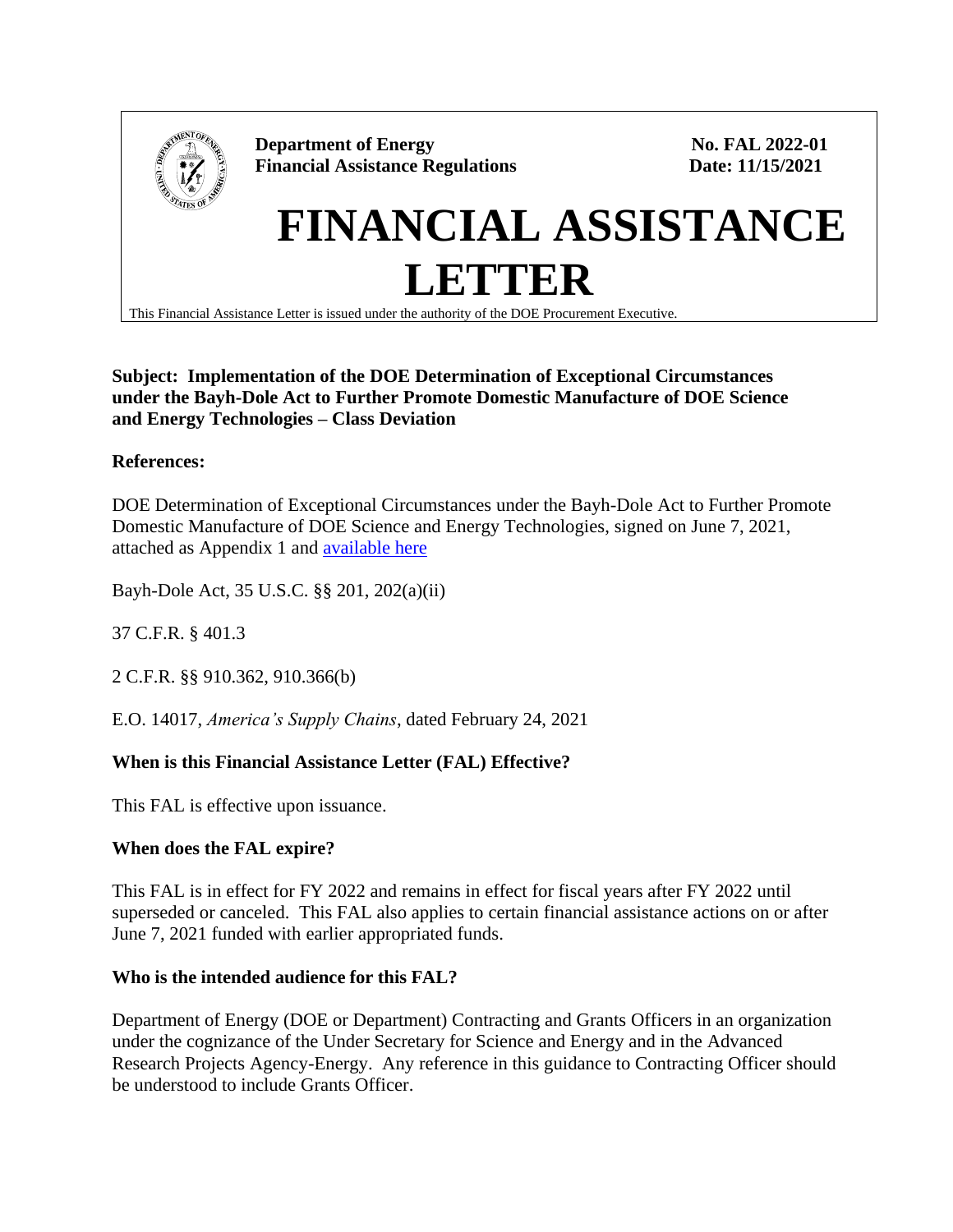### **Who are the Points of Contact?**

For DOE questions, please contact the Contract and Financial Assistance Policy Division at [DOE\\_OAPMPolicy@hq.doe.gov](mailto:DOE_OAPMPolicy@hq.doe.gov) or the Office of the Assistant General Counsel for Technology Transfer and Intellectual Property (GC-62) at [GC-62@hq.doe.gov.](mailto:GC-62@hq.doe.gov)

## **What is the purpose of this FAL?**

The purpose of this FAL is to provide information and guidance regarding DOE's implementation of the DOE Determination of Exceptional Circumstances under the Bayh-Dole Act to Further Promote Domestic Manufacture of DOE Science and Energy Technologies, signed on June 7, 2021 ("Science and Energy DEC" or "S&E DEC"), Appendix 1, in financial assistance for Bayh-Dole entities.

Please note that related AL 2021-XX provides information and guidance for the implementation of the S&E DEC in DOE contracts with Bayh-Dole entities, including Laboratory Management and Operating contracts.<sup>1</sup>

### **What types of actions are affected by this FAL?**

This FAL applies to funds appropriated to DOE Science and Energy Programs for funding opportunity announcements and funding agreements, including financial assistance actions, directed to R&D activities for fiscal year 2022 and after. This FAL will be updated as other program offices not currently subject to the S&E DEC notify the Secretary and the Assistant General Counsel for Technology Transfer and Intellectual Property of their approval of the S&E DEC (Appendix 1, page 15).

For funding opportunity announcements and financial assistance actions funded in whole or in part with fiscal year 2021 or earlier appropriated funds, please contact your cognizant DOE patent counsel or the Office of the Assistant General Counsel for Technology Transfer and Intellectual Property at [GC-62@hq.doe.gov](mailto:GC-62@hq.doe.gov) for further information.<sup>2</sup>

#### **What is the background information?**

In connection with the 100-day review of critical supply chains as directed under E.O. 14017, *America's Supply Chains*, on June 8, 2021, the [Department announced](https://www.energy.gov/articles/doe-announces-actions-bolster-domestic-supply-chain-advanced-batteries) new immediate policy actions to support U.S. job creation and bolster the domestic manufacturing supply chain for advanced battery materials and technologies. The policy actions included direction to strengthen

<sup>&</sup>lt;sup>1</sup> The S&E DEC enables the new U.S. manufacturing policy, as described below, for Bayh-Dole entities only. The policy will be implemented for non-Bayh-Dole entities such as large businesses through DOE's patent waiver process under 10 C.F.R. Part 784 and 2 C.F.R. § 910.362. Although this FAL implements the S&E DEC for financial assistance, DOE programs may follow the guidance in this FAL, such as the waiver and modification guidance in Section I, to implement the S&E DEC in other funding agreements, as appropriate.

<sup>&</sup>lt;sup>2</sup> The Under Secretary for Science and Energy has directed that use of the S&E DEC is permitted for such funding opportunity announcements and financial assistance actions issued on or after June 7, 2021, for select funding programs with appropriate notice to applicants and recipients. Further the Under Secretary for Science and Energy has permitted the use of the S&E DEC for the rare Office of Fossil Energy funding opportunity announcements issued prior to June 7, 2021, that referenced a forthcoming DEC for U.S. manufacturing, including contract modifications for issued awards.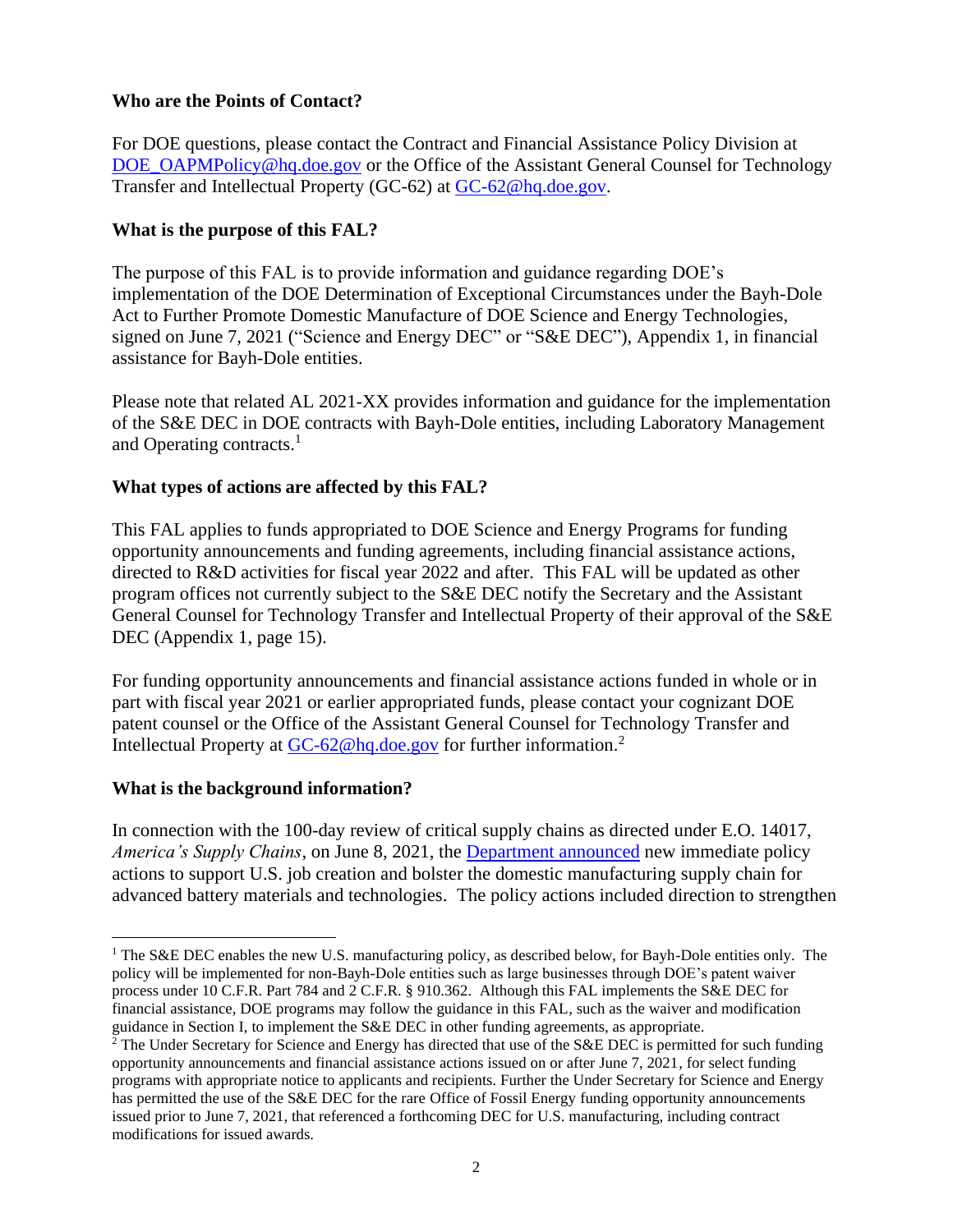U.S. manufacturing requirements in federally-funded grants, cooperative agreements, and research and development contracts through the S&E DEC under the Bayh-Dole Act.

The new policy supports domestic job creation by ensuring that all innovations—including those relating to advanced batteries—developed with taxpayer dollars through DOE Science and Energy Programs are substantially manufactured in the U.S. Specifically, the S&E DEC authorizes inclusion of a U.S. Competitiveness provision, which requires substantial U.S. manufacture of products embodying DOE-funded subject inventions, in agreements funded by DOE Science and Energy Programs.

The S&E DEC optimizes and expands previous technology-specific DECs piloted since 2013 by Departmental programs such as the Office of Energy Efficiency and Renewable Energy and the Advanced Research Projects Agency-Energy.

## **What are the instructions/guidance of this FAL**?

#### **Sections**

- A. Applicability
- B. Definitions
- C. Use of the S&E DEC
- D. Non-Use of the S&E DEC, i.e., Opt-Outs
- E. Notice of the S&E DEC in Funding Opportunity Announcements
- F. Incorporation of the U.S. Competitiveness Provision into Award Terms and Conditions and Class Deviation
	- a. The U.S. Competitiveness Provision
	- b. Administrative Changes to the U.S. Competitiveness Provision by DOE Programs
- G. Relationship to other DECs
- H. Program Reporting to the Under Secretary for Science and Energy
- I. Recipient Requests to Modify or Waive the U.S. Competitiveness Provision
- J. U.S. Economic Impact Monitoring and Recipient Engagement

## **A. Applicability**

This FAL applies to funding opportunity announcements and funding agreements including financial assistance actions, e.g., financial assistance agreements, with Bayh-Dole entities, directed at least in part to R&D activities funded by DOE Science and Energy Programs. While the S&E DEC will be incorporated into applicable funding opportunity announcements, only Bayh-Dole entities are subject to the S&E DEC.

#### **B. Definitions**

As used in this FAL,

- 1. The term "Bayh-Dole entities" means any person, small business firm, or nonprofit organization, as such terms are defined in the Bayh-Dole Act, that is a party to a funding agreement.
- 2. The term "DOE Science and Energy Programs" means one or more DOE programs under the cognizance of DOE's Under Secretary of Science, Under Secretary of Energy,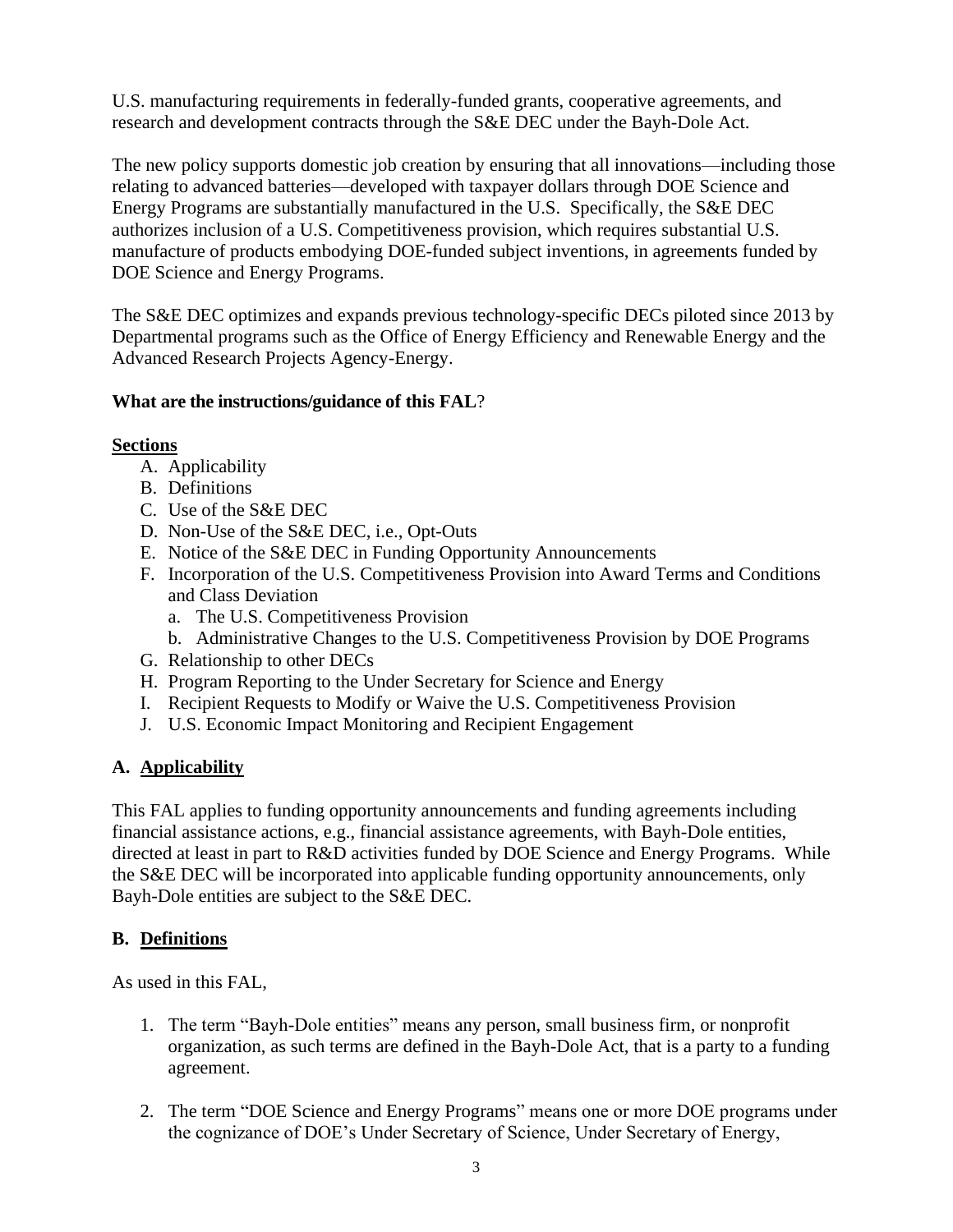combined Under Secretary for Science and Energy, or the Advanced Research Projects Agency-Energy (ARPA-E).

- 3. The term "DOE Science and Energy Technologies" means any Subject Invention, as defined by the Bayh-Dole Act, conceived or first actually reduced in the performance of work under a DOE funding agreement issued by DOE Science and Energy Programs.
- 4. The term "funding agreement" means any contract, grant, or cooperative agreement entered into between any Federal agency, other than the Tennessee Valley Authority, and any contractor for the performance of experimental, developmental, or research work funded in whole or in part by the Federal Government. Such term includes any assignment, substitution of parties, or subcontract of any type entered into for the performance of experimental, developmental, or research work under a funding agreement as herein defined.
- 5. The term "R&D activities" means experimental, developmental, or research work.

# **C. Use of the S&E DEC**

DOE Science and Energy Programs shall use the S&E DEC by default in all fiscal year 2022 and after funding opportunity announcements and financial assistance actions directed at least in part to R&D activities.

## **D. Non-Use of the S&E DEC, i.e., Opt-Outs**

DOE Science and Energy Programs may opt out of using the S&E DEC for particular financial opportunity announcements with written justification approved by appropriate program leadership and the cognizant CO with cognizant DOE patent counsel concurrence. The written justification may include the S&E DEC opt-out determination template, attached as Appendix 2, or similar documentation.

The opt-out determination template outlines factors which may support an opt-out and is only required for announcements where the S&E DEC is otherwise applicable and the DOE program wishes to deviate from the direction to use the S&E DEC. No opt-out is required for non-R&D activities which are not subject to this FAL.

DOE Science and Energy Programs must report S&E DEC opt-outs to the Under Secretary for Science and Energy on a quarterly basis as described in Section H.

## **E. Notice of the S&E DEC in Funding Opportunity Announcements**

DOE Science and Energy Programs must provide notice of the S&E DEC in applicable funding opportunity announcements. Programs should use the default funding opportunity announcement language provided in Appendix 3 or a substantially similar version agreed to by the cognizant DOE Patent Counsel, funding program, and the cognizant Contracting Officer to promote consistency among DOE Science and Energy Programs.<sup>3</sup>

<sup>3</sup> As described in the FOA language, Appendix 3, the S&E DEC, Appendix 1 (page 14), and 2 C.F.R. § 910.366(b), DOE Science and Energy Programs may require applicants to submit U.S. manufacturing plans. For purposes of the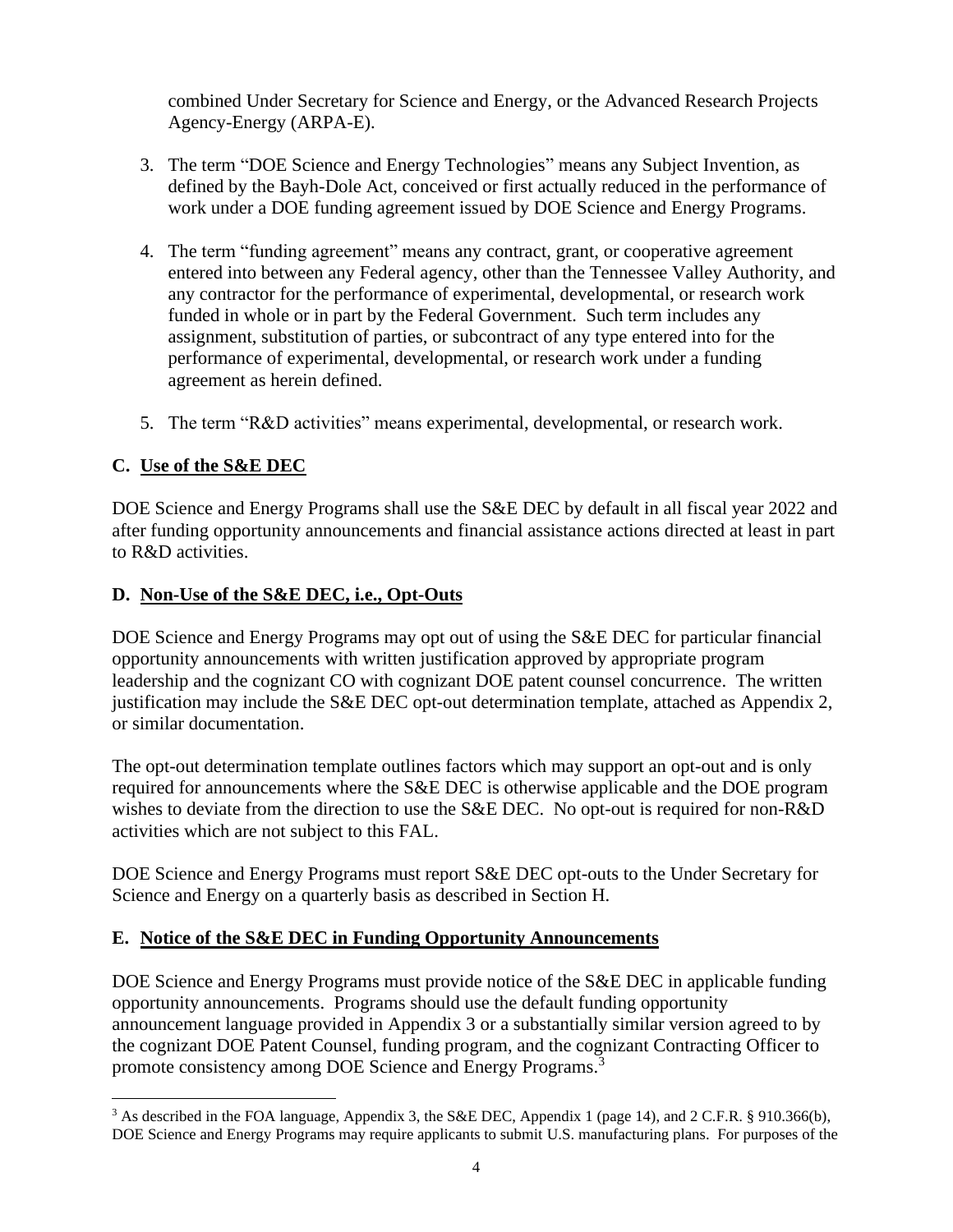## **F. Incorporation of the U.S. Competitiveness Provision into DOE Award Terms and Conditions and Class Deviation**

## a. The U.S. Competitiveness Provision

The S&E DEC authorizes the incorporation of a U.S. Competitiveness provision requiring substantial U.S. manufacture of DOE-funded subject inventions into the Intellectual Property provisions of applicable financial assistance agreements.

The new DOE award IP provisions including the U.S. Competitiveness provision are available [here.](https://www.energy.gov/gc/standard-intellectual-property-ip-provisions-financial-assistance-awards) DOE Science and Energy Programs shall consult with their cognizant DOE Patent Counsel on the appropriate IP provisions to include in an award as part of current award processes.

This FAL also includes a 2 C.F.R. § 910.362 class deviation, provided in Appendix 4, which includes minor technical amendments to allow DOE Patent Counsel to implement the S&E DEC in the appropriate award IP provisions.

b. Administrative Changes to the U.S. Competitiveness Provision

DOE Science and Energy Programs may seek to make technical or administrative changes to the U.S. Competitiveness provision, for example, to clarify funding agreement requirements, provide contact information, or to reduce requirements of the provision, as appropriate, while balancing the need for consistency across programs.

Programs may initiate this process through documentation similar to the opt-out determination in Appendix 2. Any change to the U.S. Competitiveness provision requires program approval at the Deputy Assistant Secretary (or equivalent) level and GC-62 concurrence. If approved, the funding opportunity announcement language in Appendix 3 must be updated to reflect any changes.

As needed, GC-62 may issue clarifying guidance or other administrative changes to the U.S. Competitiveness provision.

# **G. Relationship to other DECs**

Existing DECs, [available here](https://www.energy.gov/gc/determination-exceptional-circumstances-decs) for reference, remain in place and are available for applicable programs to use, subject to the direction in Section C. Programs should consult with their cognizant DOE Patent Counsel.

# **H. Program Reporting to the Under Secretary for Science and Energy**

DOE Science and Energy Programs shall, in coordination with GC-62, report to the Under Secretary for Science and Energy on a quarterly basis one month after the end of each quarter beginning in February 2022 on the number of, and basis for, S&E DEC opt-outs in the previous

S&E DEC, such plans may be required in addition to, or, if the program approves, in lieu of, the U.S. Competitiveness provision, but the default policy for purposes of the S&E DEC is to include the U.S. Competitiveness provision.